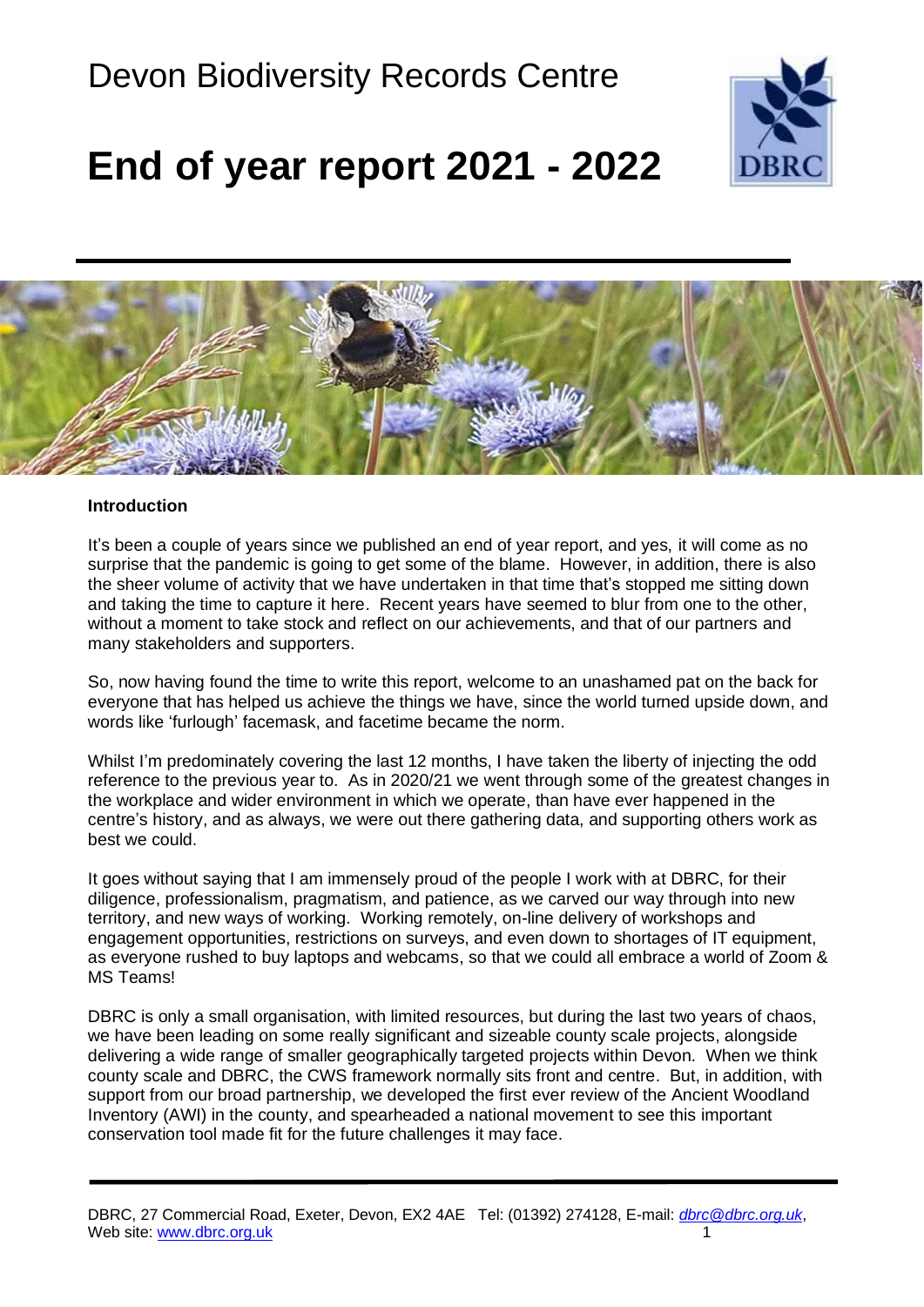

We also worked with our host DWT and partners, to drive forward the first iteration of a Nature Recovery Network for Devon. One of the few counties in England to have completed this task to date, and we can now look forward to the next 12 months, where we can refine, update, and further develop it.

21/22 also saw the first review of the County Wildlife Sites Designation Guidelines since 2009, another important piece of work driven forward by DBRC staff, alongside partners and stakeholders.

In a normal year, achieving one of those things would have been deemed a success, but to cram all three into close succession has only been possible through our continued development as a team, and the continued use of novel approaches to the use and dissemination of the data we collect.

On a less positive note, during the course of the year, we identified that a significant amount of our data was being published within the Natural England Priority Habitat Inventory, without consent from DBRC. This amounted to approximately 1600 polygons of habitat data, principally from around 1990 – 2004. We raised the issue with the NE data and evidence team as soon as we became aware, and they quickly accepted that they were at fault, and that the data should be removed.

Trust between data providers and data users is a really important element of any relationship in our sector, so this was a disappointing situation to have to deal with.

As always the report can't capture everything, and is only a summary of our activity, if you have specific questions about any of our work, do feel free to contact me, and I would be happy to expand.

Ian Egerton – DBRC Manager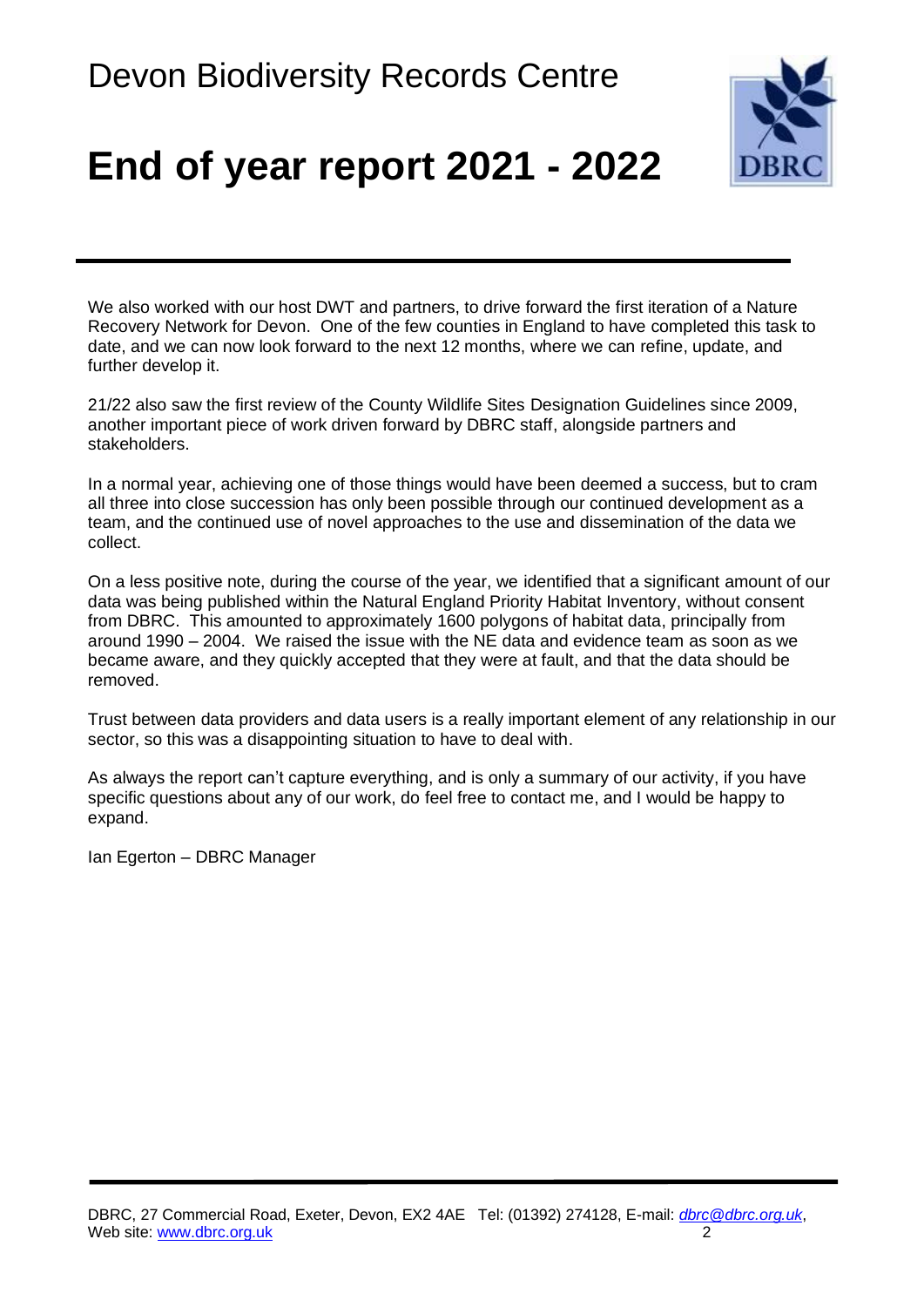

#### **Headline figures from 2021 – 2022** .

- **DBRC databases now hold in excess of 6.8 million species records**
- **We completed over 500 data searches for consultants & the public**
- **70 Wildlife Sites (CWS & UWS) were resurveyed within the Biodiversity Monitoring Framework project**
- **19 new CWS were designated, with many more being expanded in size**
- **DBRC delivered or worked within nearly 40 partnership projects of varying scope and scale**

#### **In Addition:**

All of the individual species records sent in to DBRC are invaluable to informing conservation efforts locally and nationally, but there are always the ones that crop up each year that spark additional interest.

- *Gonocerus acuteangulatus* (the Box Bug) reared from eggs found on Alder Buckthorn at Chudleigh Knighton Heath DWT, July 2020 (adults and nymphs subsequently found elsewhere in South Devon so probably now colonising and establishing more widely)
- *Andricus grossulariae* a gall wasp which causes red currant-like galls on Turkey Oak Churchills Local Nature Reserve, Newton Abbot, May 2020 & subsequently seen elsewhere in South Devon.
- *Oxytelus migrator* a rove beetle new for Devon found in Dartmoor pony dung July 2021, **Lustleigh**
- And Paul Tillsley found a horn stalkball fungus (Onygena equina) in Cowley Wood, north Devon. It was found growing on the horns on a sheep's skull, and once the record was confirmed by Devon Fungus Group its was officially a first for Devon, and possibly for the Southern half of England.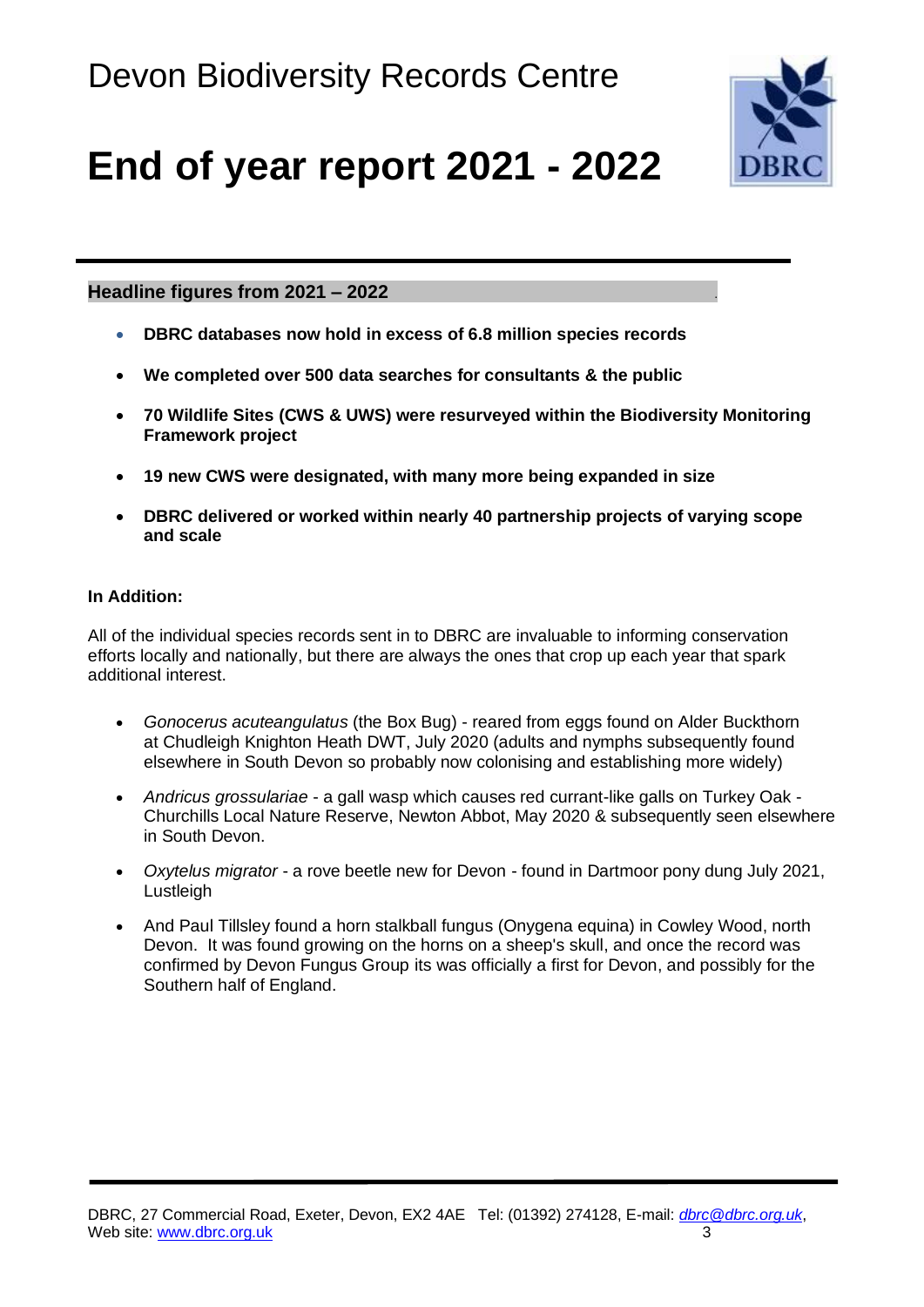

#### **Projects and initiatives – Summary:**

Please see our website for more up to date information, and to keep informed as new projects come forward. However, here are a few of the projects we have been involved in over the last year.

#### **Biodiversity Monitoring Framework – DBRC, DCC & DWT**

The Biodiversity Monitoring Framework in Devon (BMF project) is one of the largest habitat monitoring projects in the UK. The main part of the project involves surveying a number of existing County Wildlife Sites (CWS) following a specific methodology each year. It has been running since 2009, and we now have a wealth of information on over 1200 sites on which to draw. That's approximately half of the existing CWS having been resurveyed since their designation, and importantly, that information helps to monitor the quality of individual CWS over time. The resulting data also indicates patterns of change in habitats across the county, as a whole, and can feed into the production of a 'State of Devon', be used to evidence the need for specific conservation initiatives, and influence local planning policy and other decision making forums.

The project provides free management advice to landowners, signposting them to funding support where possible, and our staff work closely with a number of partners and projects to ensure any links between these can be made efficiently. A recent example being the now completed Devon Greater Horseshoe project, where our CWS framework provided advisors with critical information on grassland sites, identified habitat networks which support that species, and where opportunities for enhancement could be delivered.

In addition to the survey work this year, we also took this year, we also took time the 'Devondensively review  $\mathbf{I}$ During this season we also targeted survey of a number of Unconfirmed Wildlife Sites (UWS), as the designation of more sites brings greater protection and recognition of these important areas of semi natural habitat. Whilst only 19 new sites were designated, the survey of many other new areas enabled some existing sites to be expanded. Typically this occurs where the site falls under the same ownership as a nearby CWS, or was an associated part of the landscape, with both sites having clear synergy/connectivity

This hadn't taken place for over a decade, and whilst we were unable to complete all of the 1 areas identified as priorities, we have worked through those considered the most critical. volunteered their time, we reviewed current sections, updating them where required, and also looked at creating some new criteria, such as haul out sites for common and grey seals. sites, which may come under increasing threat as the marine environment comes under greater Working with our funding partners, the CWS Panel, and a range of local experts who

The new guidelines can be accessed here [https://www.dbrc.org.uk/wp](https://www.dbrc.org.uk/wp-content/uploads/2022/03/CWS-Guidelines-and-appendices-V1.4-March-2022.pdf)[content/uploads/2022/03/CWS-Guidelines-and-appendices-V1.4-March-2022.pdf](https://www.dbrc.org.uk/wp-content/uploads/2022/03/CWS-Guidelines-and-appendices-V1.4-March-2022.pdf)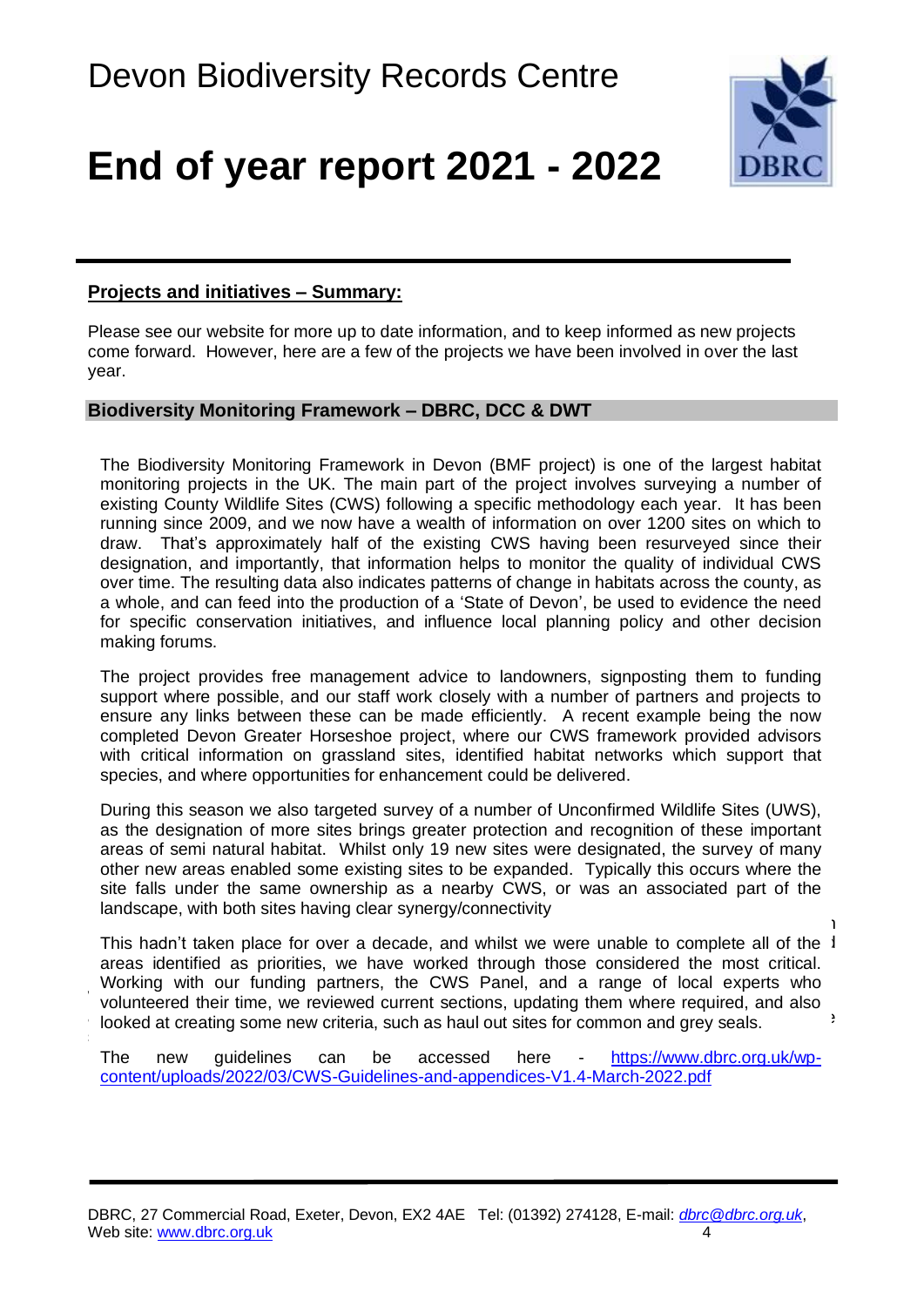

The BMF project remains at the heart of DBRCs field activity, and the resulting data gathered underpins many of our partners strategic project development, but also new initiative such as the Nature Recovery Network Mapping. Gathering information on these sites, and designating new sites is a crucial role DBRC plays in helping to drive forward nature's recovery in the county, however, numerous other organisations visit CWS during the course of their work and we are keen to harness their efforts more effectively, to help make the project even more influential.

If you are able to help DBRC by providing survey data on CWS please go to <http://www.dbrc.org.uk/biodiversity-monitoring-framework/>

#### **Ancient Woodland Inventory Review – broad partnership**

Since trialling the review in a small area within Teignbridge in 2019, DBRC has since gone on to build a project partnership of over 20 organisations, and secured match funding from the national project. This has enabled us to drive forward a full county wide initiative, which due to the scale of the task will take a total of three years.

The mainstay of the work has taken place during the pandemic, and since our last end of year report. Fortunately, the initial phases were heavily focused on desk based elements, and negative impact of C19 was limited. However, during 21/22 we saw our first ground-truthing commence, using a mix of DBRC staff, trained volunteers, and specialist contractors. Towards the end of the year this also included a targeted wood pasture exercise, with surveys of ancient and veteran trees in key locations being undertaken by specialist contractors. The data gathered from the field surveys forms an integral part of the evidence base, which will support the new inventory, and this field based phase will continue through 22/23 and possibly into spring of 23/24.

The new methodology being used in this review brings the inventory up to date with the use of modern mapping and digitising techniques, and allows for a much smaller threshold of 0.25ha for sites. Considering the previous threshold of 2ha, we expect numerous new sites to be added to the final layer, but in addition, some existing sites may lose their classification, due to original errors back in the 1980's. As a mapping layer used to underpin many statutory planning processes, it's really important that the quality of the work is high, providing confidence to the eventual end users. This project is a prime example of where DBRC's skills, knowledge and robust approach to data standards can come to the fore, creating a public resource and conservation tool, that will be fit for purpose for many years to come.

However, as with many similar initiatives, which include mapping of important semi natural habitats within DBRCs habitat layers, the exercise cannot be fully comprehensive. Devon is a large and fragmented landscape, and many areas aren't well documented. Aerial images remain a useful tool, but can often vary in quality, with wooded areas being in shaded valleys, where resolution is compromised. Whilst the new inventory will be a significant leap forward, it may require continued additions, as new survey information is forthcoming in future years.

<https://www.dbrc.org.uk/projects-surveys/current-projects-and-surveys/awi-review-partners/>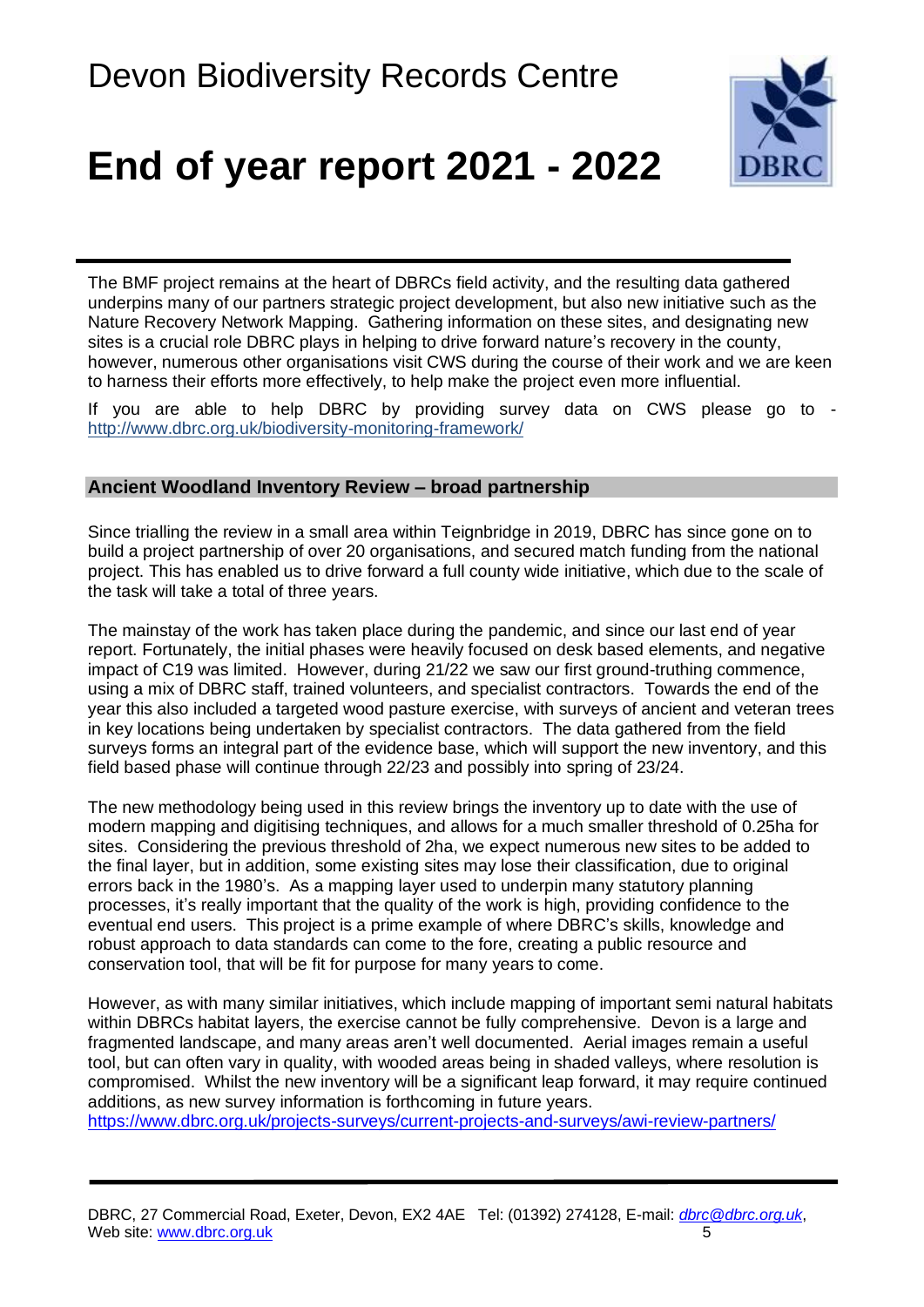

#### **Nature Recovery Networks** – **broad partnership .**

Nature Recovery Networks will be used to define our areas of most significant existing wildlife habitat, and to identify the areas most suited to restoration, or creation. Making the 'Lawton' principles of Bigger, Better, and more Joined up, a central focus. During 2020/21 and through the last 12 months, DBRC has led on the technical development of the NRN mapping for Devon. Working within a broad partnership headed by DWT, we have developed iteration 1 of the mapping, which went live on the Devon County Council Environment Viewer in January. Having consulted with partners throughout the process, and having taken stock of the previous methodologies used by varying projects throughout the country in recent years, we produced two primary spatial layers. These were Core Nature Sites, and Other Nature Sites, forming a network of sites of high nature value. In addition, we produced a modelled data layer, which provided habitat suitability for the main habitats in Devon. This layer suggests where it may be most likely that restoration or creation of habitats might take place, based on parameters such as underlying soils. The mapping and supporting documentation/user guide, is now available via the following links.

<https://www.devon.gov.uk/environment/environmental-maps> <https://www.devonlnp.org.uk/our-work/nature-recovery-network/>

#### **Saving Devons Treescapes - broad partnership .**

After a successful development phase through 2019 - 2021, where DBRC led on the biodiversity monitoring for the project, there was then a gap whilst we waited to hear about funding of the main delivery phase. Having catalysed a number of citizen science initiatives in that initial phase, we were keen to keep them going during 2021. This included recruiting, training and supporting a range of volunteers surveying for brown hair streak butterflies, as well as undertaking bat & lichen surveys. Our thanks to the Halpin Trust, for their financial support which made this work possible, whilst we waited for the National Lottery to confirm future funding. Now that the project team is set up, DBRC will continue to provide training and support of volunteers alongside those staff, and lead on key elements where our expertise is required.

<https://www.devonwildlifetrust.org/what-we-do/our-projects/saving-devons-treescapes>

#### **South Devon Water Vole Project - Devon Environment Fund & SD AONB .**

During the year a successful application for grant funding from Devon Environment Foundation and South Devon AONB enabled DBRC to investigate a possible return of water voles to a small area of South Devon. Water voles were once common in our waterways, but were declared extinct in Devon in 2002. In recent years some very limited reintroductions have been returning this iconic and highly threatened species to our landscape.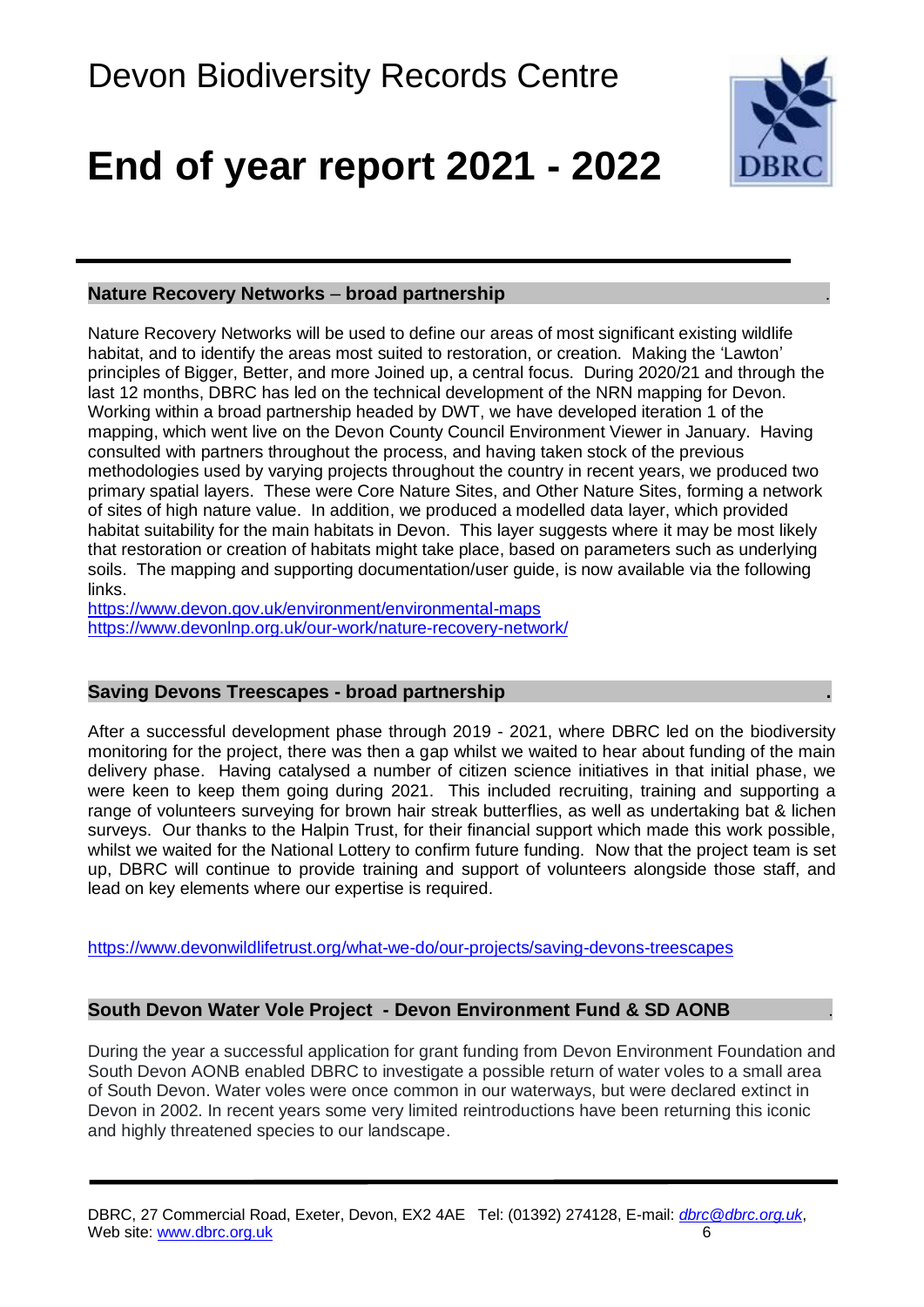

This pilot project aimed to identify the potential distribution of water voles within a discreet area of South Devon, where a previously unknown release had taken place over a decade ago. Initially working with a small number of landholders on targeted surveys, our approach was shaped partly by C19, and the reduced delivering of face to face training events. However, a number of landowners and local volunteers were able to participate, and we were able to confirm the population is more widespread than originally thought. In the meantime, if you have a record of a water vole sighting, please send it in via our sightings page [Wildlife sightings –](https://www.dbrc.org.uk/wildlife-sightings/) DBRC

#### **Conservation Communities Project - DWT .**

This project builds on many years of landscape-scale work in North Devon by DBRC & DWT, including the development of biodiversity audits by DBRC for numerous parishes within the NIA project. In October 2019 we secured funding through the National Lottery Heritage Fund, to work in 11 of those parishes, supporting local residents and community groups to get involved in a range of biodiversity led initiatives, which will greatly improve our collective understanding of the species and habitats there. Residents will be able to attend a range of training workshops, walks and talks, and alongside local experts, individuals and volunteer groups will be supported in a range of nature-based activities. These include setting up long term monitoring of indicator species, such as otters and dormice, sharing knowledge on nature-friendly verge management, pond creation and improving access to nature for local residents. You can find out more at the [project website.](https://www.devonwildlifetrust.org/what-we-doour-projects/conservation-communities-project)

#### **Green Minds - Plymouth** .

Following on from several recent community based green space initiatives by the city council and our host DWT, this European funded project is working within a new, wider partnership. It aims to breathe new life into a number of community spaces, ranging from traditional parks to strategic green corridors, increasing peoples enjoyment, and understanding of the nature benefits good management with local input can bring. DBRC is providing expertise in monitoring sites, alongside citizen science elements developed with local residents. Training and mentoring will enable interested individuals and groups to be supported in learning about species and habitats, and how they can be protected and have increased resilience into the future. If you would like to learn more about the project, you can visit the project website [here.](https://greenmindsplymouth.com/)

#### **Tamara Landscape Partnership**

After a highly successful development phase, this project has now been granted its main funding grant, and over the next few years will deliver a range of cross cutting, historical & natural environment, and social/enterprise initiatives. These will help increase the areas resilience to climate change, and its ability to rise to the economic challenges many sectors locally, currently face.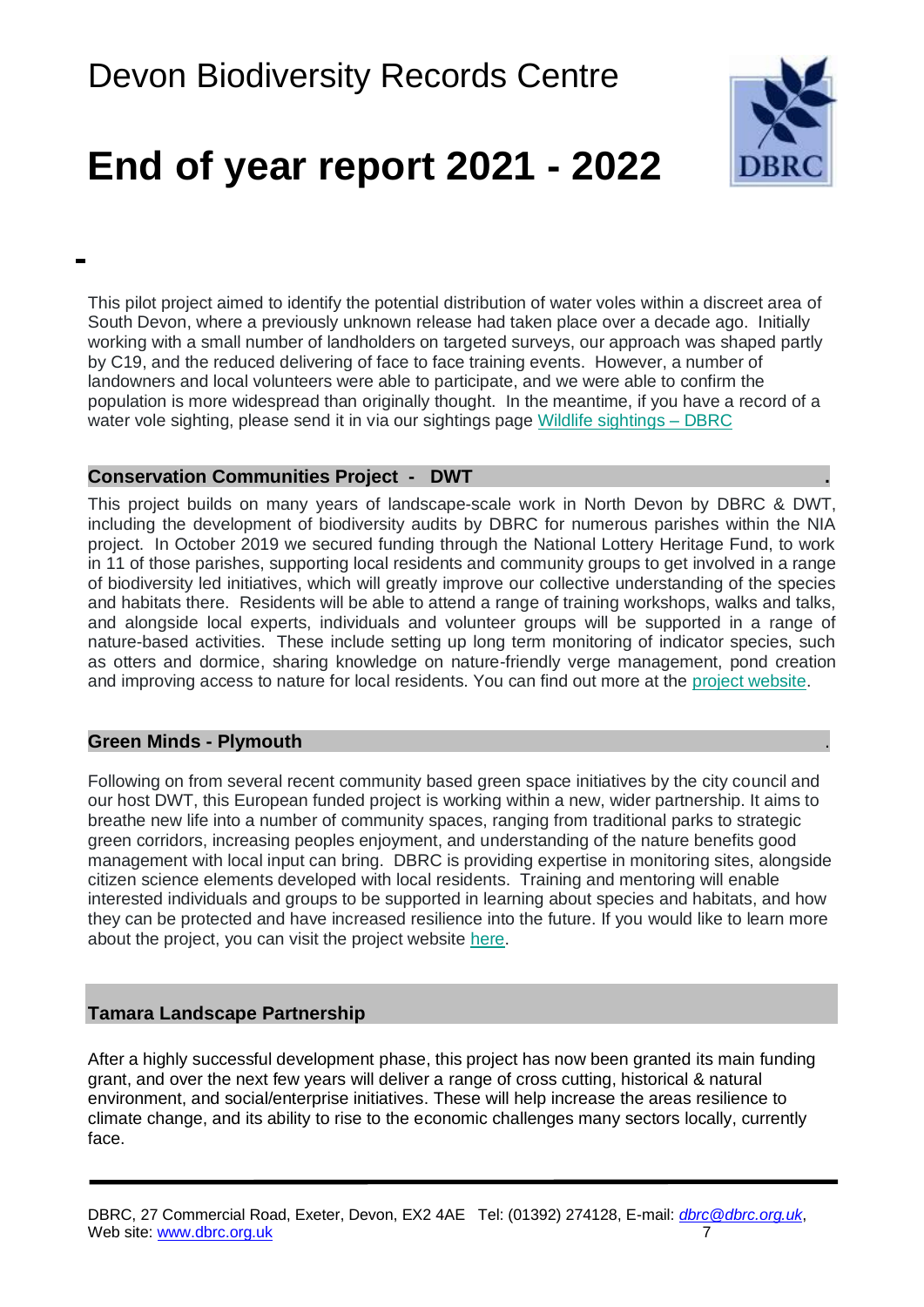

The project is funded through the New Heritage Lottery Fund and offers the partnership the opportunity to focus on elements such as farming and land management challenges, alongside flooding, access, enjoyment of the landscape, its increased resilience, and nature, alongside the historic environment. In addition, it will work with local businesses and traditional micro initiatives such as Tamar Grow Local, which seek to create jobs and investment in the Tamar Valley, by harnessing just one of the valleys long-established, but often undervalued strengths.

DBRC are central to many of the biodiversity sub-projects, providing ecological skills, biodiversity data gathering and management resources, and existing data and evidence. Our first task has been to undertake habitat audits of four of the Nodal Farms, that are partnering the project. This is through a mix of remote sensed aerial photo interpretation of the land holdings, liaising with the landowners to identify focus areas, and ground-truthing through field based survey. These baselines will then help each holding plan any interventions and monitor changes through the extent of the project, as re-surveys are planned in the final year. <https://tamaralandscapepartnership.org.uk/>

#### **Core activity** .

DBRC undertakes a very broad range of activities as part of its core remit. Other than gathering and managing data from multiple sources, these activities include supporting the counties recording groups, providing guidance and resources to help communities and individuals to better record, understand, value and protect biodiversity, supporting community and research projects, advising initiatives being developed by partners on their data management, monitoring and survey requirements, and providing information and advice to landowners, as part of the County Wildlife Sites framework.

Whilst it is the funded projects above, that typically dominate our field season, we are working hard to try and find resources to better support others that want to find out more about their local biodiversity. One of the ways we have been doing that is via the emerging Wildlife Warden Groups being set up around the county. Through this year we piloted working more closely with communities who have developed active wildlife groups. For example, Action for Climate in Teignbridge (ACT) has successfully grown a Wildlife Warden Scheme over the last two years, which now covers a large proportion of the district. The wardens get involved in a number of activities, from botanical and species survey to practical conservation, and monitoring planning applications.

Our community ecologist Jess Smallcombe has been working with the co-ordinators of the group, to support their work and ensure that important sites that are currently unrecorded in those parishes can be added to our databases, and even designated as new County Wildlife Sites where possible. The information local volunteers can gather will be invaluable to helping us increase our understanding of the wildlife rich habitats within our landscape, but also where areas are degrading, or are at risk.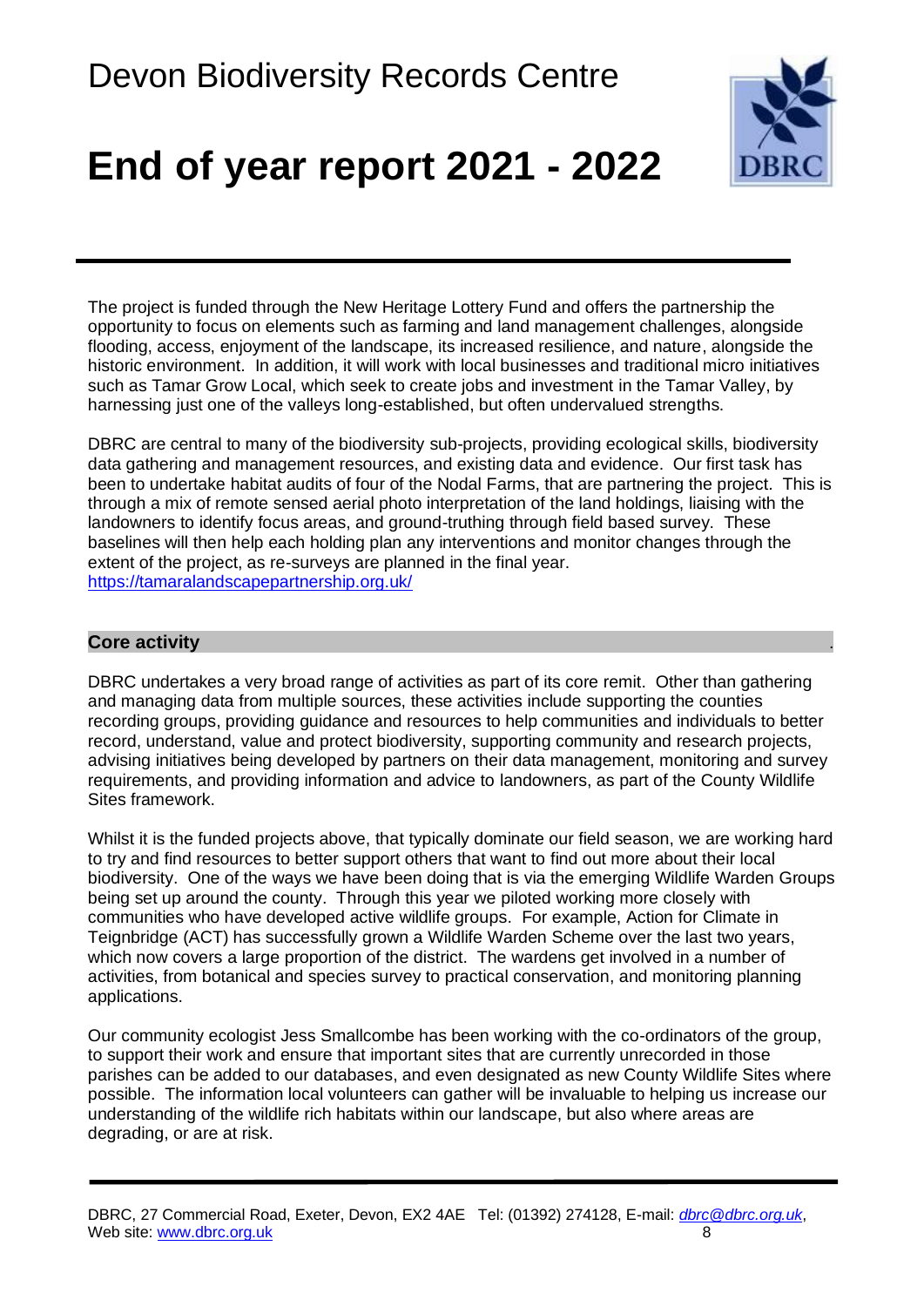

DBRC also inputs into numerous biodiversity focused partnerships on a regular basis, which include Exmoor National Parks Nature Conservation Advisory Panel (NCAP), the Devon Invasive Species Initiative (DISI), the Devon Local Nature Partnerships Wild About Devon initiative, and many others.

#### **Technical developments/data management at DBRC**

During the course of the year we continued to develop our systems and processes, using external AWS servers for much of the heavy lifting during the NRN work and other large scale mapping projects.

We acquired the newest Blue Sky aerial imagery for the county, and used available Lidar to model a linear feature layer (hedgerows). We are now spending some time ground-truthing before it can be used to inform our work.

In addition, we invested considerable time in reviewing and enhancing our existing habitat data layer, with a view to incorporating the significant amount of non priority habitat data and remote sensed data that we hold, into one place on our systems. This Combined Habitat Layer will provide a far greater coverage of the county, and allow us to update the Nature Recovery Network mapping at the end of 2022.

Current recruitment includes a new specialist GIS role, as although we are already a heavy GIS user, DBRC is doing far more modelling of our data, and developing products and services that require significantly more resources in that area.

And like many organisations, we are now working far more from home, so the technical solutions needed to make that happen effectively, require careful design and robust management.

#### **Service Level Agreements and Data Agreements** .

Service Level Agreements (SLAs) are an important source of income for DBRC and a vital service for local authorities and others. SLA partners get access to DBRC's site and species data, and are able to use DBRC time for enquiries or other work. In 2021 – 2022 we maintained SLAs with:

- Dartmoor National Park Authority
- Devon County Council
- Devon Wildlife Trust
- East Devon District Council
- Environment Agency
- Exeter City Council
- Exmoor National Park Authority
- Mid Devon District Council
- North Devon District Council
- Plymouth City Council
- South Hams District Council
- Teignbridge District Council
- Torbay Council
- Torridge District Council
- South West Water
- West Devon Borough Council
- Clinton Devon Estates
- South West Water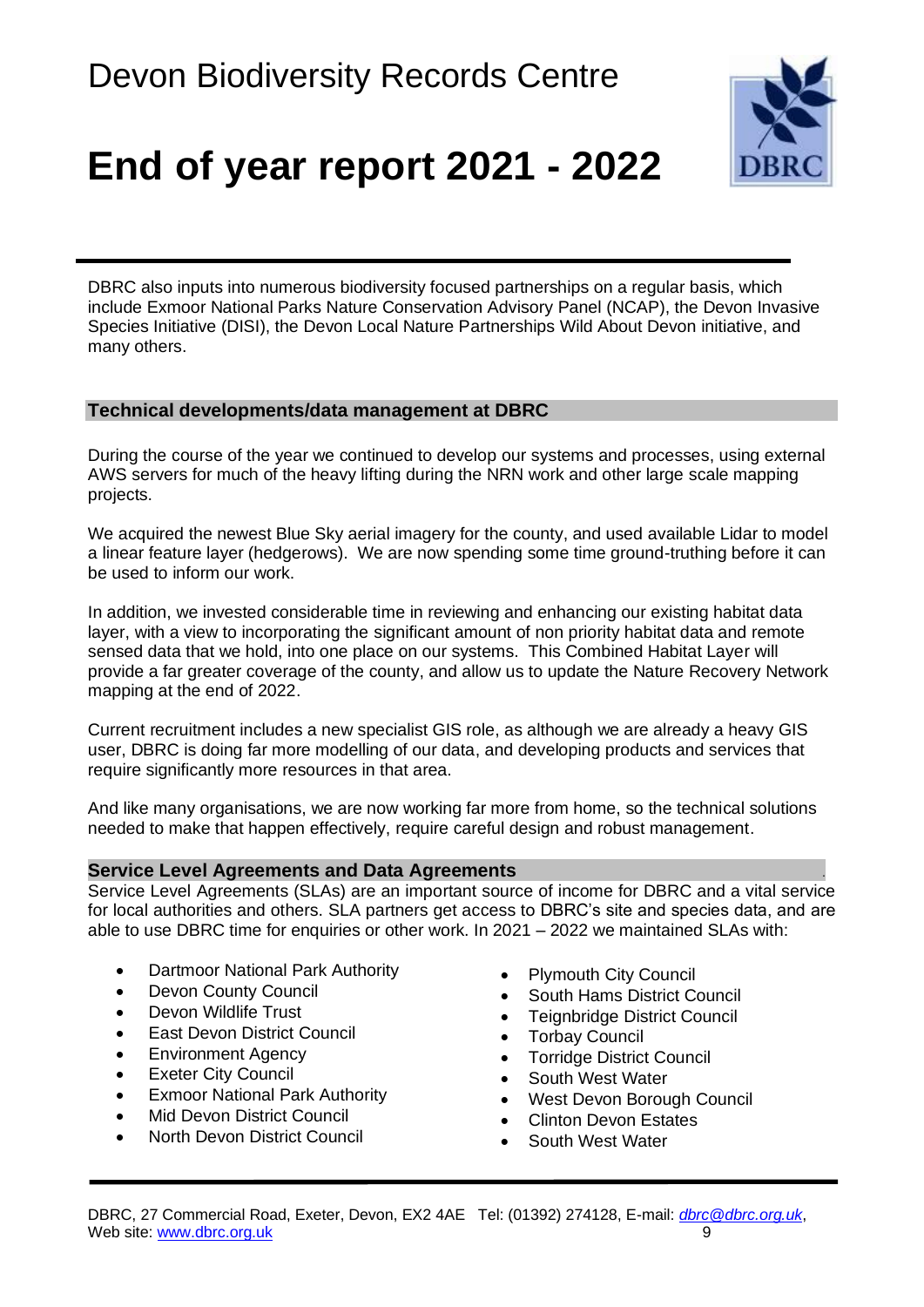

And we also led on the development of a regional data collaboration, supplying Network Rail Southern Area, with biodiversity information covering 10 counties in the South and South West.

In addition, we have also secured a Service Level Agreement in recent weeks with Forestry England, further increasing our partnerships breadth.

Data Agreements with conservation organisations and recording groups are integral to the quality and quantity of data at DBRC. DBRC swaps data with local and national recording groups and schemes, and is also able to offer support in kind to some of these groups. DBRC has formal data agreements with the following organisations, though we also swap data on an ad hoc basis with many other groups and individuals:

- Barn Owl Trust
- Botanical Society for the British Isles
- Butterfly Conservation
- Dartmoor National Park Authority
- Devon Birds
- Devon Fly Group
- Devon Fungus Group
- Devon Mammal Group
- Devon Moth Group
- Devon branch British Dragonfly Society
- Devon Reptile and Amphibian Group
- Dartmoor National Park Authority
- **Exmoor Natural History Society**
- Natural History Museum
- **Exmoor National Park Authority**
- Seasearch
- SeaWatch Foundation

Working alongside these organisations and individuals, as well as members of the general public, and through targeted survey and monitoring within our varying projects, DBRC now has access to over **6.8** million species records for the county of Devon.

#### **Staff update** .

At the start of 2021 we were fortunate to expand our team, with the following staff joining:

Fiona Wood – Botanical Projects Officer. Fiona joined our field team at the start of the survey season, parachuting into her role whilst some restrictions were still in place due to C19. Focussing mainly on botanical surveys through the year, she is now taking up a post in Dorset surveying their Local Sites network.

Elinor Parry – Habitat Data Project Assistant Officer. Elinor moved to DBRC after having successfully run the Devon Bat Survey within the Devon GHB project. Where she worked closely with DBRC throughout that time. Elinor has spent some of 2021 keeping that bat monitoring work going at a reduced scale, whilst the Saving Devon Treescapes bid was waiting to hear on its success. Although, her main focus has been to work through DBRC habitat datasets, helping us create a much broader and more refined GIS layer, which we hope to supply to clients early in 2022/23.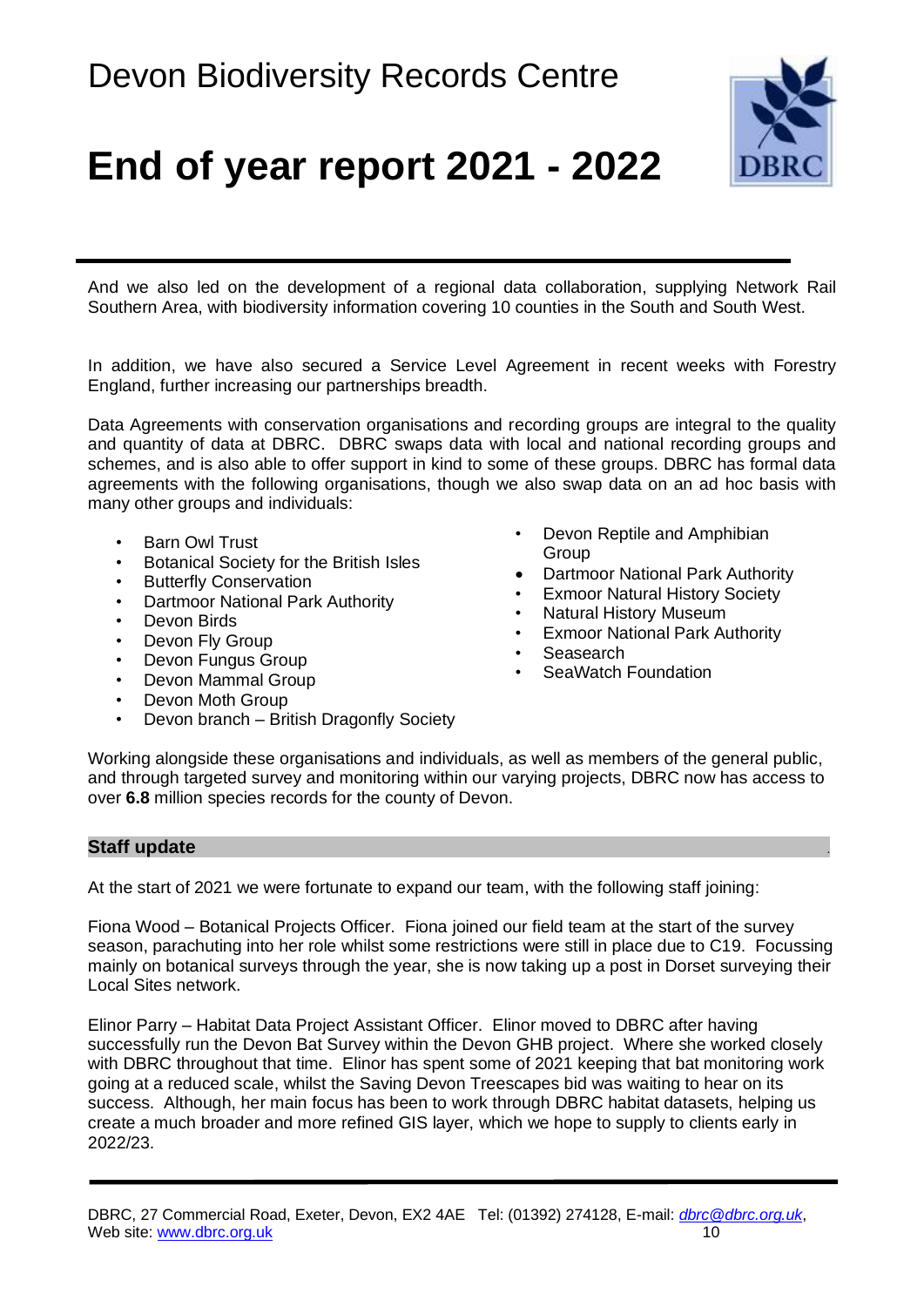

#### **Volunteer update** .

Whilst C19 meant a few additional challenges were thrown at us, we were still able to support a number of new volunteers. Our work on the AWI review provided opportunities for both desk based and field based input, and Adam and Phil were grateful for the patience and enthusiasm of those involved. In addition, we had a successful summer looking to secure up to date records of water vole presence in the Avon Valley

#### **Financial Summary** .

During the year we maintained our income from Service Level Agreements, and continued to hold our rates in the face of increased pressure from rising costs, and the need for investment in staff and technical resources. However, we have had to increase these as we go into 2022/2023 inevitably.

Project income has grown signifcantly in the last two years, as we have continued to develop key partnerships. DBRC has also taken on multiple large scale, multi year projects such as the review of the Ancient Woodland Inventory, and development of the Nature Recovery Networks.

Investment in IT resources and the BlueSky Imagery continue to be core costs that need to be financed sustainably, and we again invested in this area throughout the year.

Our non salary costs increased in 21/22 principally through use of contractors within two of our field survey projects. This allowed us to deploy survey staff over many more sites within the AWI review, and undertake a wood pasture pilot funded by the Woodland Trusts Green Recovery Fund project.

I am pleased to say that we ended the year with a small surplus (circa 8k) which will be invested into DBRC. This includes acquiring a drone and specialist software to augment our current survey resources. And staff time to further develop data flow into DBRC, through interactive mapping tools being embedded within our website, during 2022/2023.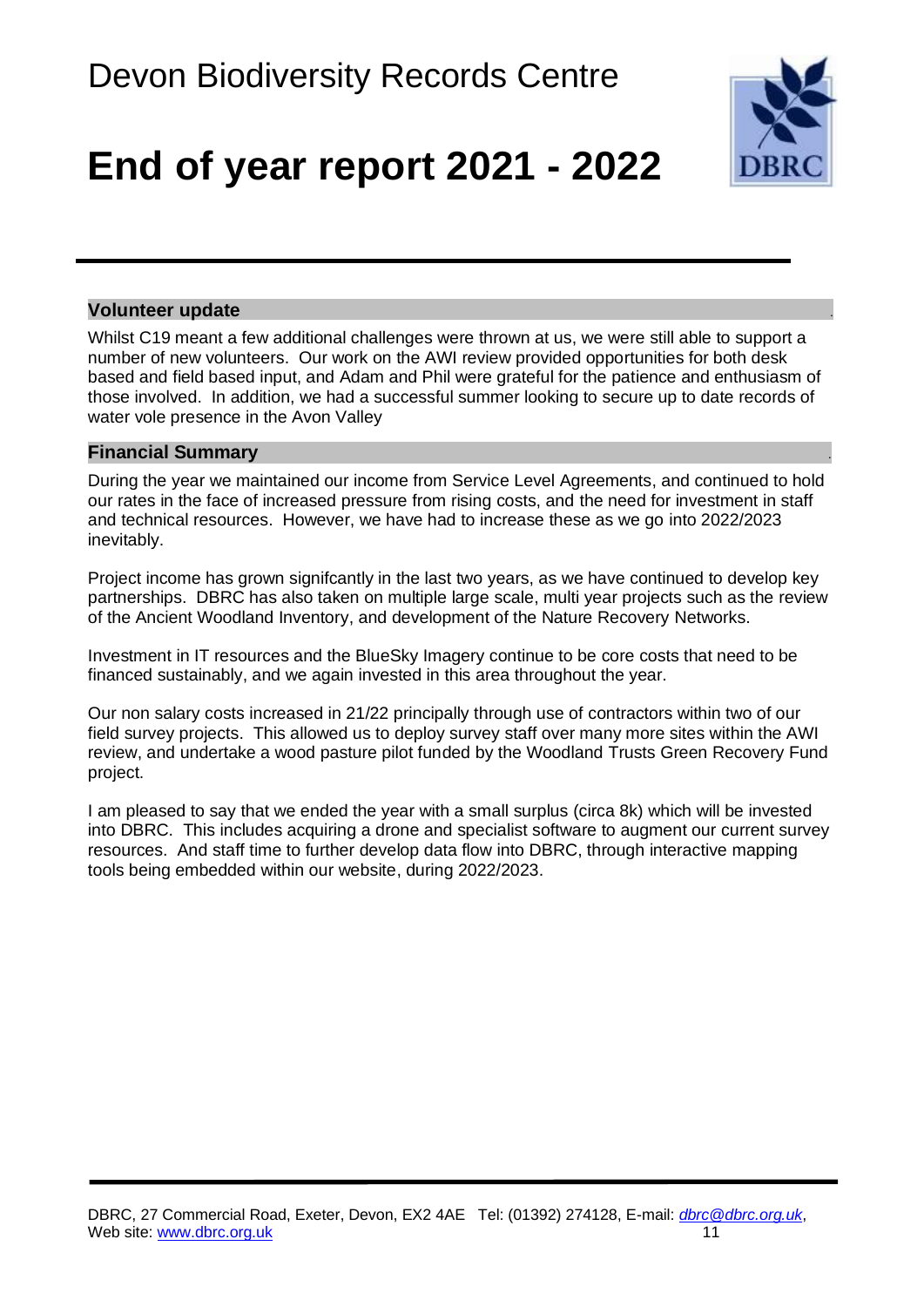

The charts below show:



DBRC, 27 Commercial Road, Exeter, Devon, EX2 4AE Tel: (01392) 274128, E-mail: *[dbrc@dbrc.org.uk](mailto:dbrc@devonwildlifetrust.org)*, Web site: [www.dbrc.org.uk](http://www.dbrc.org.uk/) 12